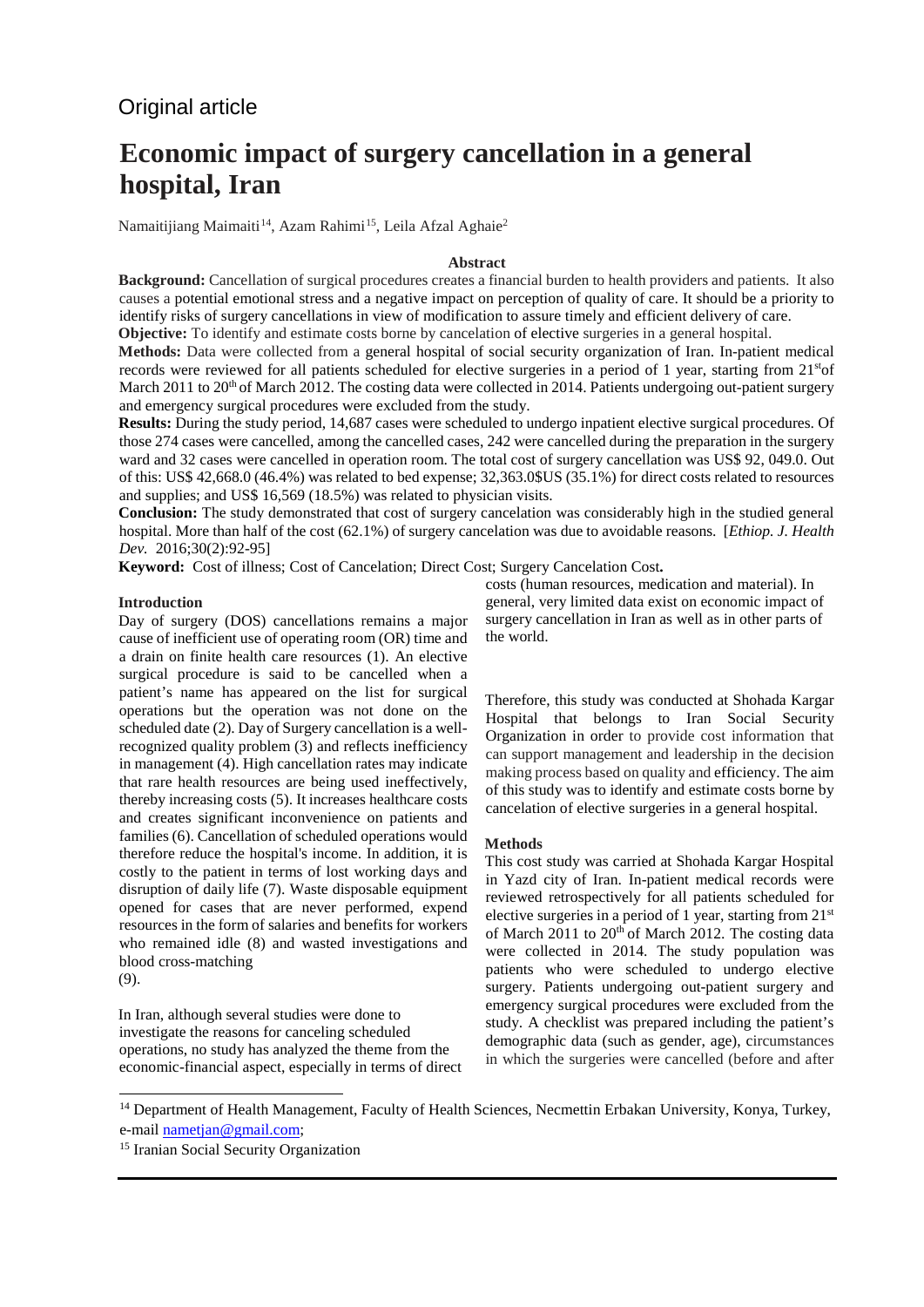the preparation of the surgery room and during the surgical procedure), hospitalization unit, surgery, date and reason for cancelling, medication, materials, bed and other resources fees and the researchers filled it up after the reviewing of patient medical document of those with

hour block of time from eight to 16 hours from Saturday to Wednesday and Thursday morning from 8 to 12MD, when operations could be conducted. Night periods, weekends and holidays are reserved for emergencies. Most of the patients are admitted in the surgical wards days before the surgery. The operation list for elective procedures is prepared and sent to the theater by the preceding night. All the patients thus listed are evaluated in the ward by the consultant anesthetists and potentially difficult cases are meant for consulting with specialist in related medical services. When a cancellation occurred, the nurses report the main reason for the cancellation in the nursing report sheet of the patient document. After discharge, during the patient coding and documentation process in the medical record unit the cancelation of the surgery is coded as Z53.9 Canceled procedure (surgical) according to ICD-10-CM Index. The cost was calculated from hospital bill.

This study hospital, Shohada Kargar belongs to Iran social security organization. Social Security Organization (SSO) is a social insurer organization in Iran which provides coverage of wage-earners and salaried workers as well as voluntary coverage of selfemployed persons. Currently 70 hospitals which cover an estimation 71(25.9%) were general surgery cases and followed by of 540,000 surgery cases every year and 260 clinics are related to SSO medical and health-care centers and provide free medical care and medicines to insured people. This hospital serves free of charge for those under social security insurance and is a referral center and delivers hospital and outpatient care in several medical specialties, totaling an average of 1,370 large, medium and small-size surgeries per month which represents 60% of total hospitalizations. In this hospital (270 beds and 7 operating theatres), there is a fixed operating day and theater for elective procedures for all of the surgeons.

record of cancellation code. The cases were mixed of general, urology, ENT, gynecologic, orthopedic, eye surgery and neurosurgical cases. The hospital uses a "Fixed Hour System" for Operation Room (OR) allocation. Therefore, there is an eight-

Economic impact of surgery cancellation in a general hospital, Iran

Cancellation reasons were entered into the database as coded variables. Statistical analysis was performed using SPSS version 20 software.

The study was approved by the Shohada Kargar Hospital ethics committee, Social Security

Organization of Iran.

#### **Results**

A total of 16,669 patients were scheduled for surgery during the study period, of which 11.89% were emergencies or outpatient surgery. A total of 14,687 cases were scheduled to undergo inpatient elective surgical procedures in a period of 1 year. Of those, 274 cases were canceled, 58.7% of them were male patients while 42.3% were female patients. Average age of the patients was  $50.92 \pm 24.61$  years (ranging from 1 to 90 years old).

The average length of stay was 1.9 days for cancelled cases. Among the cancelled cases, 242 cases were cancelled during the preparation in the surgery ward and 32 cases were cancelled in operation room. The point prevalence of cancellations was 1.87 %. From these, orthopedic surgery 65 cases (23.7%). The highest number of cancellation occurred in the general surgical service (2.82%) followed by urology service (2.5%), and ENT service (1.96%). Of 17 scheduled operations for Anesthesiology, none were canceled. Then, the least (1.22%) occurred in genecology service followed by orthopedic service (1.66%), and eye surgery service (1.83%).

### *Reasons of surgery cancelation*: The causes of

cancellation were divided into avoidable and unavailable (Table 1). Unrecorded factors were defined as if the reason for cancelation was not recorded in patient medical document.

| Avoidable                                    |                                                                  | Unavoidable              |
|----------------------------------------------|------------------------------------------------------------------|--------------------------|
| Table 1: Reasons of surgery cancelation      |                                                                  |                          |
| Patient Medical condition                    | Equipment broken or not available                                |                          |
| Lab test result not available                | No intensive care unit beds                                      |                          |
| Medical evaluation- Incomplete pre-operation | operation room condition                                         |                          |
| Patient refused or gave no consent           | Surgeon condition                                                |                          |
| adequately                                   | Preoperative instructions not followed or patient not instructed | Change in treatment plan |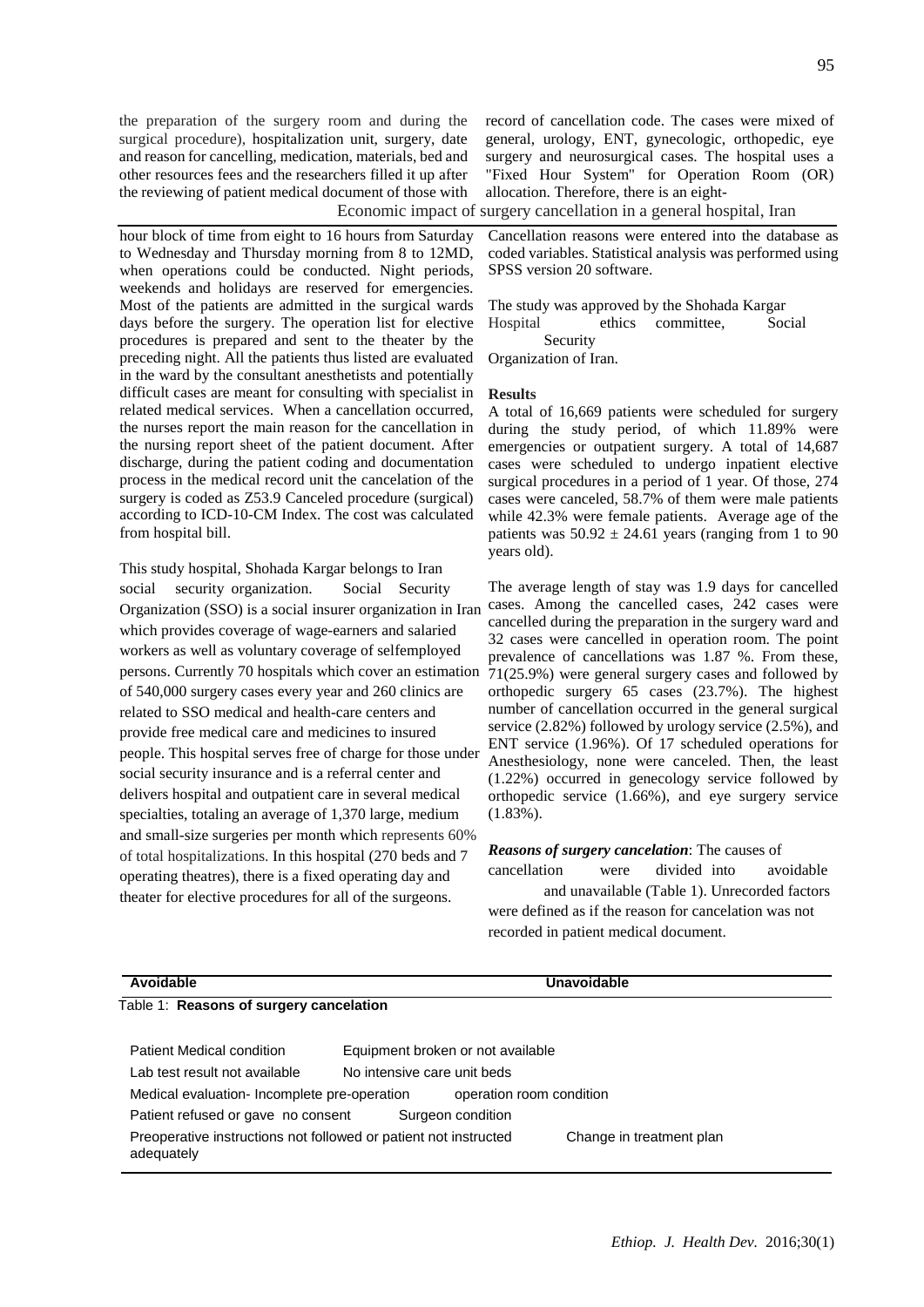#### **Cost of surgery cancelation**

The total cost for all surgery cancellation was US\$ 92, 049.0, out of this US\$42,668.0 (46.4%) was related to bed expenses which was 156.0\$US per patient, 18.5% was related to physician visit (average cost per patient US\$ 62.0). The costs related to resources and supplies (medication, consumption and reprocessed material) totaled 32,363.0\$US (average cost per patient US\$ 118.0) which was 35.1% of total cost of cancellation. Among the cancelation costs, 73,814.0\$ (80.2%) were related to cancellations during the preparation of the

the total cost of cancellation, while 184 of cases (67.2%) were judged avoidable and cost 57162.0\$ which was 62.1 % of the total cost of cancellation. In 34 cases, the cancelation reason was not recorded. Of

94 *Ethiop. J. Health Dev*

surgery room which costed 305.0\$ per cancelled case and 18,250.0 \$ (19.8%) during the surgical procedure which costed 570.0\$ per cancelled case. Average cost for per surgery cancelation was US\$ 336.0.

The study found that some surgeries cost more to cancel than others. Specifically, it was found that the most cancellation cost is related to the neurosurgery procedures which cost \$619.0 for cancelled case and the less cancellation cost is related to ENT procedures which cost \$215 to cancel.

respiratory or urinary tract infection) was the highest percentage of cancelation cost (42.6%), while among unavoidable causes the highest percentage of cancelation cost was change in treatment plan (10.4%).

| <b>Specially</b> | n   | <b>Cost of Cancellation Per</b> | Total    | % of Total               |
|------------------|-----|---------------------------------|----------|--------------------------|
|                  |     | Case                            | Cost     | <b>Cancellation Cost</b> |
| General surgery  | 70  | 358.0                           | 25.061.0 | 27.1                     |
| Gynecology       | 45  | 261.0                           | 117,77.0 | 12.6                     |
| Orthopedic       | 65  | 303.0                           | 196,87.0 | 21.2                     |
| Urology          | 34  | 402.0                           | 173,20.0 | 14.7                     |
| <b>ENT</b>       | 17  | 215.0                           | 3,660.0  | 3.9                      |
| Neurosurgery     | 11  | 619.0                           | 6.819.0  | 7.4                      |
| Eye Surgery      | 32  | 379.0                           | 12,116.0 | 13.1                     |
| Total            | 274 |                                 |          | 100                      |

∗ 1USD=25,500 IRR [\(Mid-market rates](http://www.xe.com/faq/rates_buyorsellrates.php) in 04/17/2014)

Fifty-six cases (20.5%) were judged unavoidable DOS cancellations and cost 16017.0\$ which was 17.4 % of

the avoidable cause of surgery cancellations, patient medical condition (such as chronic disease, upper

|  |  | Table 3: Cost of Day of Surgery cancellation according to the reason of cancellation |
|--|--|--------------------------------------------------------------------------------------|
|  |  |                                                                                      |

| <b>Proportion of</b><br>total cost (%) | <b>Unavoidable</b>                | <b>Proportion of</b><br>total cost (%) |
|----------------------------------------|-----------------------------------|----------------------------------------|
| 42.6                                   | Equipment broken or not available | 2.8                                    |
| 0.8                                    | No intensive care unit beds       |                                        |
| 1.5                                    | operation room condition          | 0.4                                    |
| 16.7                                   | Surgeon condition                 | 3.8                                    |
| 0.5                                    | Change in treatment plan          | 10.4                                   |
| 62.1                                   | <b>Total Unavoidable</b>          | 17.4                                   |
| 20.5                                   |                                   |                                        |
|                                        |                                   |                                        |

The cancellation of the surgical procedure increases operational and financial costs, causes losses to the institution. Cost containment through effective and

**Discussion**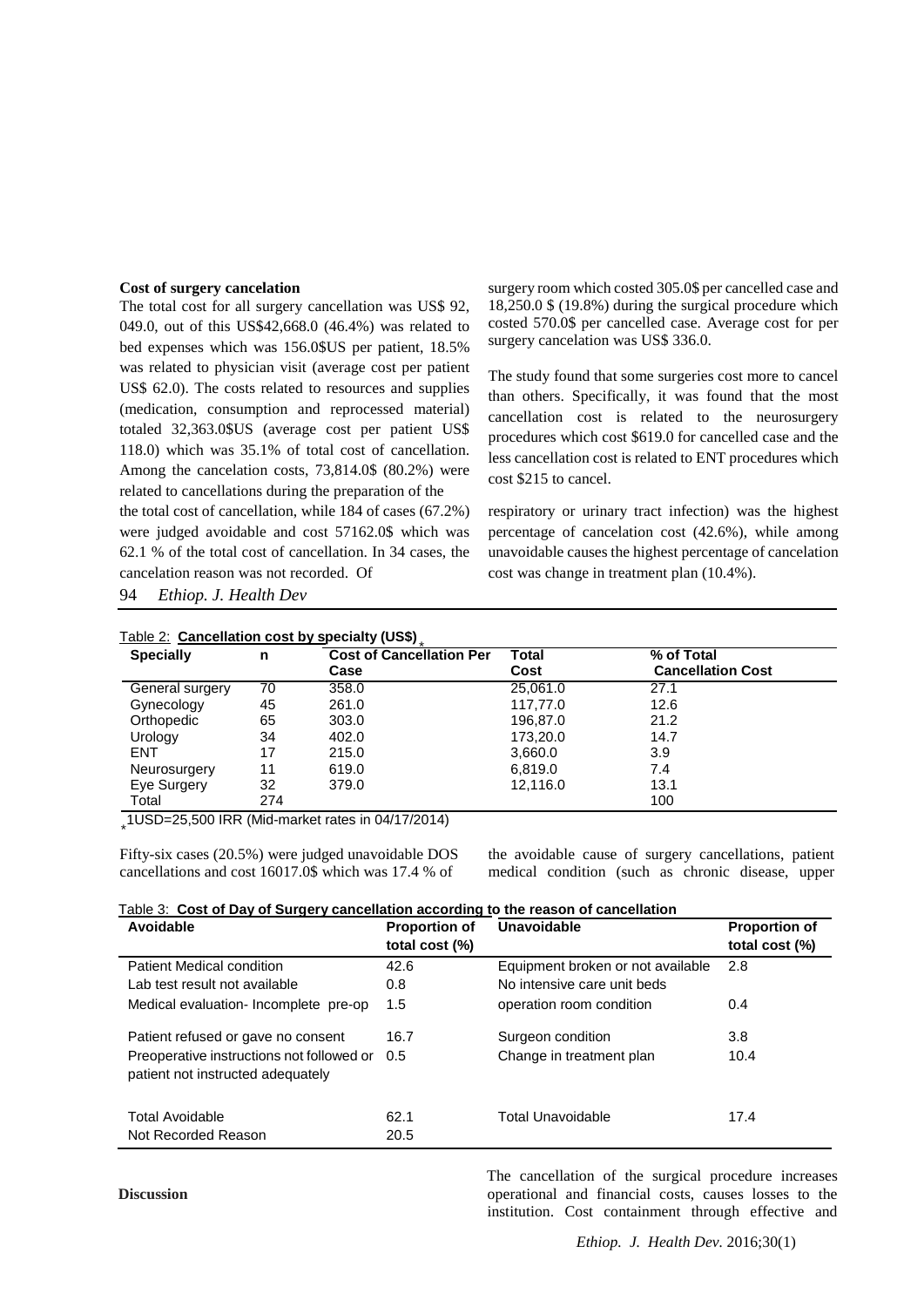efficient utilization of resources has become a necessary part of healthcare delivery worldwide. Efficient utilization of operating theatre space and time is one area, which has been shown to assist in cost containment. Surgery is one of the key functions in hospitals; it generates significant revenue and admissions to hospitals (10). Cancellation of surgical cases is increasingly considered as an adverse event that requires routine monitoring because of its effects on utilization of health system resources. It is a loss for the hospital, since internal errors do not result in procedures that will eventually generate revenues. The elective case cancellation rate on the day of surgery is an indicator of operating theatre efficiency. Cancelling a surgical case and performing it on another day increases cost to physicians, hospital, patients and society. This cost is related to management inefficiency, because it is an economic consumption and identifies and inefficacy, since income that would contribute to the result if the surgery had been performed was not generated.

This study investigated surgery cancelations in an Iranian Mid-size general hospital. Total cancelation rate was 1.87%. Yet, it varied between surgery specialties from 0% in anesthesiology to 2.82% in general surgery. The total cost of surgery cancellation was 92,049.0 US\$ (average cost per patient US\$ 336.0). The highest cancellation cost among different surgery subspecialists was for neurosurgery (619.0US \$ per cancelled case) followed by urology (402. 0 US \$). The least cancellation cost was found among ENT surgery (215. 0 US \$) followed by genecology (261. 0 US \$).

In this study, cancellation reasons were divided into avoidable and unavoidable reasons. It is estimated that around 60% of elective procedure cancellations is potentially avoidable. In the present study we found 67.2% of elective procedure cancellations are potentially avoidable which cost 57162.0\$ and was 62.1% of total cost of cancellation (42.6% of cost because of patient medical condition and 16.7% of cost because of patient refused or gave no consent). These findings came up with concrete possibilities of reducing the level of surgical cancellations by using quality improvement techniques.

The cost (US\$ 92, 049.0) was considerably high in terms of the size of the hospital. When these data are interpreted to all hospitals belonging to Iran Social Security Organization, which cover an estimation of 540,000 surgery cases every year, almost 10,000 cases from scheduled surgery cases are cancelled every year with average cost of US\$ 336.0 per cancelled case. Therefore, the Social Security Organization is losing around 3,360,000.0 US\$ every year due to cancelled surgery cases (which 62.1% of it (2,086,560.0 US\$)

medical evaluation before admitting to the hospital. It could be done even one month before the surgery as it was found in the study by Pollard and Olson in their study (8) (that the DOS cancellation rate for outpatients was the same for patients evaluated within 24 hours of surgery versus those evaluated 2-30 days in advance). The establishment of a pre-anesthetic clinic for the preanesthetic evaluation of the patients by anesthetists has been proved to reduce DOS because of patient medical condition.

The second cost containment reason for DOS cancellation was cancellation related to patients' 'decision (16.7% of total cost) which was in line with study done by Schofield (11). It is probably possible to avoid most of cancellations related to patient decision or not following the instruction (1.6% of cases) by patient education. When patients feel that they are more involved in their care and know what will happen next, their fear and doubt, contributing to cancellations, are likely to be reduced (12). Changing the view of the patient and including him/her in the whole planning process might be a way to reduce several of the reasons for cancellations, especially those directly related to the patient or to a poor pre-operative investigation (13). Cancellation because of change in treatment plan was considered as an unavoidable reason **in** this study and it accounts 10.4% of total cost of cancellation. Although it has already been suggested by Caesar and his colleagues (12), a careful examination and reviewing of medical and surgical evaluations the day before scheduled surgery, improved patient information and education, as well as the more careful establishment of the indications for surgery, "might reduce the circumstances when surgery is no longer necessary".

Among total DOS, 20.5% of cost containment reasons of cancellation did not have recorded meaningful explanation. Without knowing the reason of DOS, it would be difficult to manage the problem.

#### *Conclusion*:

The study demonstrated that cost of surgery cancelation was considerably high in the Shohada Kargar hospital. More than half of the cost (62.1%) of surgery cancelation was due to avoidable reasons. To avoid cancellations, we recommend performing preoperative visits with all patients. We also suggest that hospitals shall focus on surgeries that result in the highest losses, such as neurosurgery and urology. The hospital management must avoid at least avoidable costs. The hospital needs to improve the management and efficiency. We highly recommend similar study should be conducted in other social security hospitals in the country to know whether they have similar problems.

Economic impact of surgery cancellation in a general hospital, Iran

could be avoidable. The two cost containment reasons for cancellation (59.35 of total cost) were patient initiated which are cancellation reason related to patient medical condition and patient refusal to give consent. The cancellation reason related to patient medical condition (42.6% of total cost) could be reduced by

#### **Acknowledgement**

We would like to thank the Shohada Kargar Hospital ethics committee, Social Security Organization of Iran for approving the study.